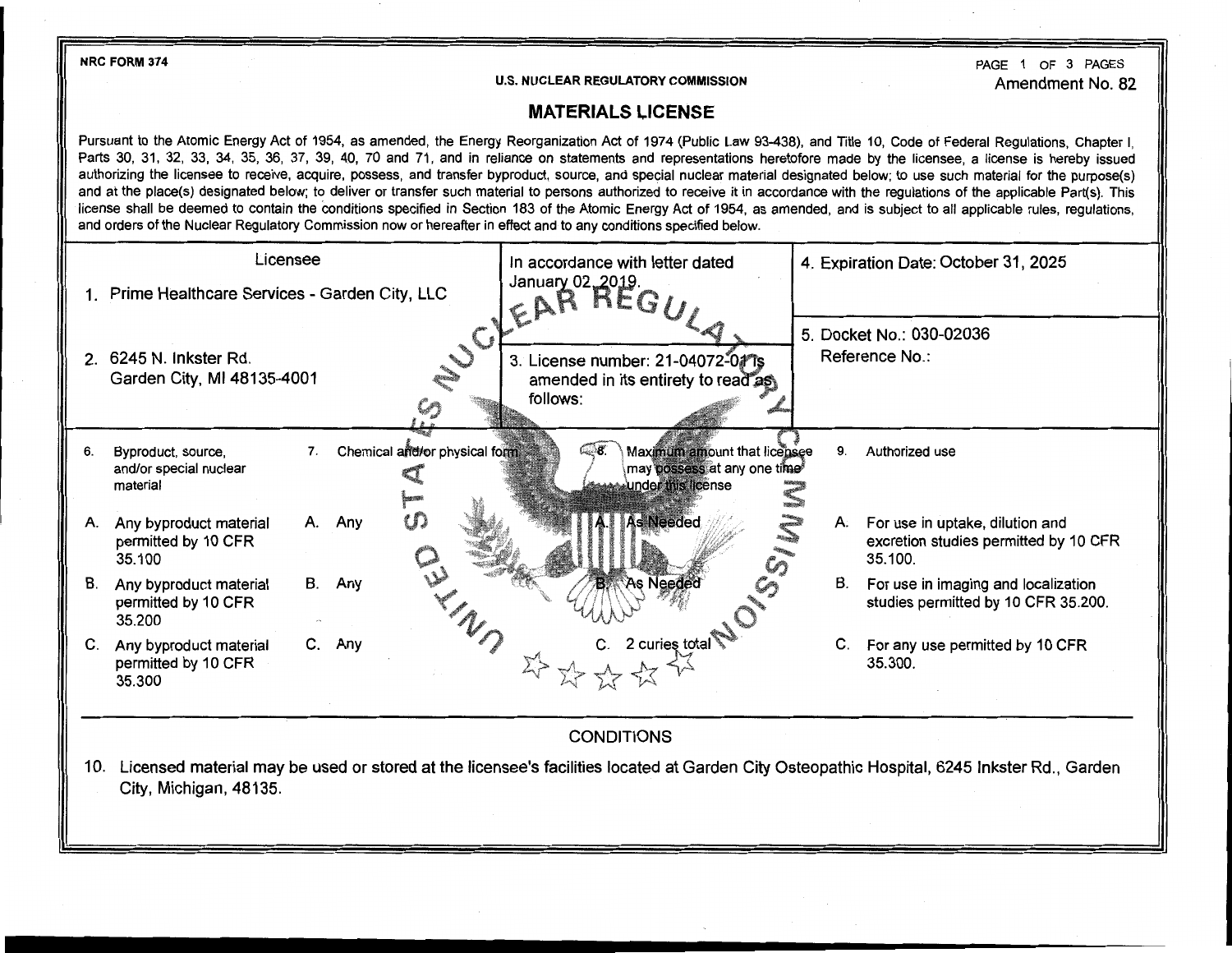| <b>U.S. NUCLEAR REGULATORY COMMISSION</b><br>PAGE 2 OF 3 PAGES<br><b>NRC FORM 374A</b>                                                                                                                                                                                                                                                                                          |                               |                                         |  |  |  |
|---------------------------------------------------------------------------------------------------------------------------------------------------------------------------------------------------------------------------------------------------------------------------------------------------------------------------------------------------------------------------------|-------------------------------|-----------------------------------------|--|--|--|
| <b>MATERIALS LICENSE</b>                                                                                                                                                                                                                                                                                                                                                        | License Number<br>21-04072-01 | Docket or Reference Number<br>030-02036 |  |  |  |
| SUPPLEMENTARY SHEET                                                                                                                                                                                                                                                                                                                                                             | Amendment No. 82              |                                         |  |  |  |
| 11. The Radiation Safety Officer (RSO) for this license is Jehan R. Barbat, M.D.<br>12. Licensed material shall only be used by, or under the supervision $\delta E G / \gamma$                                                                                                                                                                                                 |                               |                                         |  |  |  |
| A. Individuals permitted to work as authorized users in accordance with 10 CFR 35.13 and 10 CFR 35.14.                                                                                                                                                                                                                                                                          |                               |                                         |  |  |  |
| B. The following individuals are authorized users for the material and medical uses as indicated:<br>Authorized User(M.D., D.O., etc.)<br><b>Material and Use</b><br>10 CFR 35 100, 10 CFR 35.200, 10 CFR 35.300<br>Jehan R. Barbat, M.D.<br>10 GFR 35.300<br>Ronald C. Lustic, D.O.<br>w<br>10 CER 35.100, 10 CHR 85.200<br>Emmanuel N. Papasifakis, D.O.<br>OU MUN MAN<br>举路。 |                               |                                         |  |  |  |
|                                                                                                                                                                                                                                                                                                                                                                                 |                               |                                         |  |  |  |